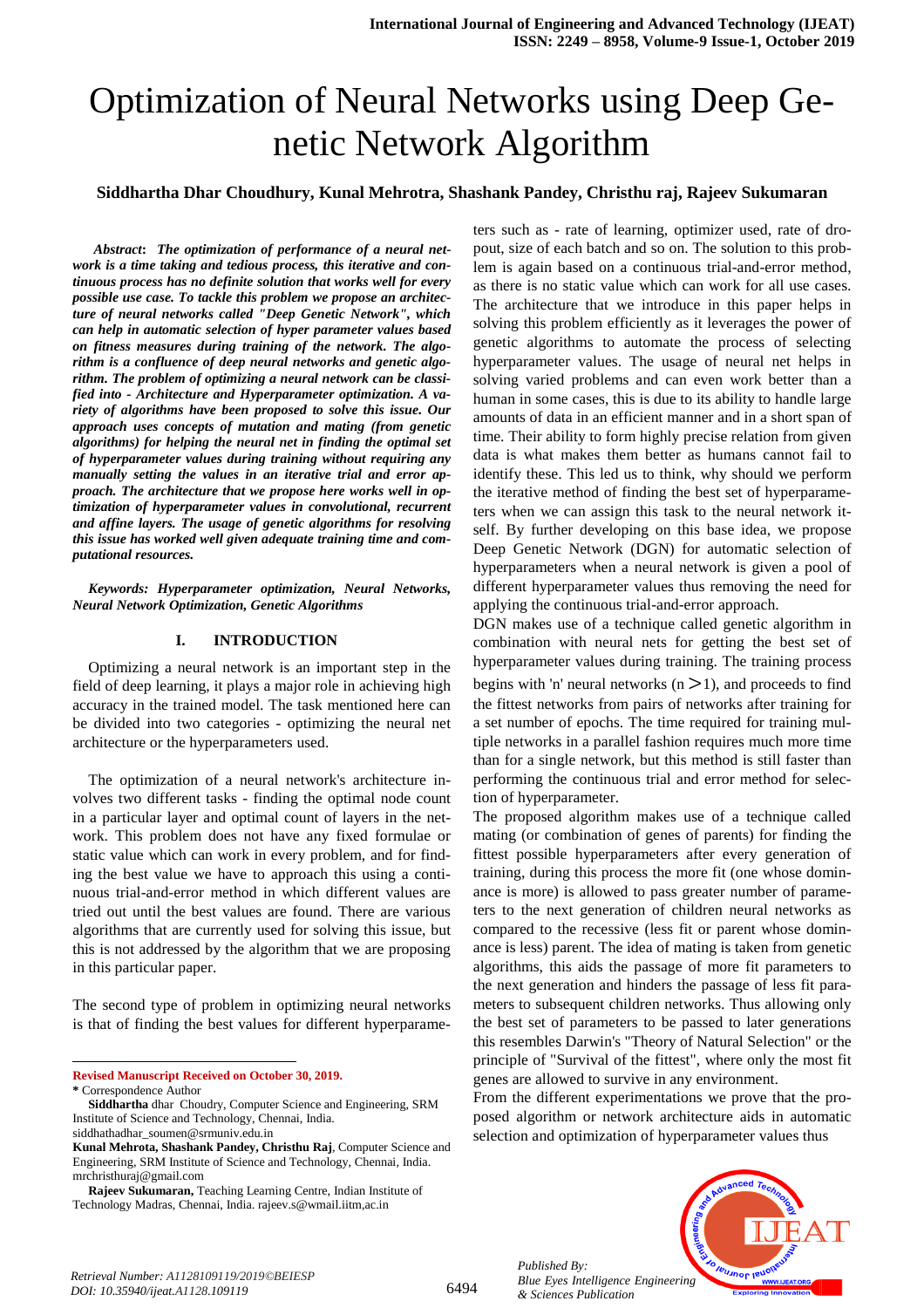allowing building of neural networks much robustly rather than applying the iterative trial and error approach of selecting hyperparameter values.

In our experimentations we propose four types of schemes of mating - extreme-ends, adjacent-ranked, cousin to cousin, and sibling to sibling. These schemes are only applicable when the number of parent networks in the inception generation are more than or equal to two. Choosing a particular scheme depends on various factors as will be evident from later sections.

## **II. RELATED WORK**

There are a variety of different works done for solving the problem of optimizing hyperparameter values, some of the most notable algorithms are presented below:

## **A. Random Search**

The random search [2] algorithm derives the idea from Grid Search, the difference in this algorithm is that this does not search for the fittest value from the population of hyperparameters, rather the values are sampled from a random distribution. Thus the process aids in reduction of time that is needed for finding best set of hyperparameters, this makes this algorithm much more efficient than grid search.

This algorithm begins execution by defining a random distribution of hyperparameters, next the number of training steps are set for which the algorithm will sample values from the defined distribution. Since in most use cases, the values of hyperparameters are not of equal importance and sampling their values from a randomly initialized distribution population can help in solving the issue of choosing the best hyperparameter values, this performs much better than grid search form most problems.

# **B. Meta Learning**

The meta learning [3] algorithms are given a huge variety of tasks during training and their generalization capabilities are tested on unseen tasks. For instance, a particular task may be trained to classify an image into five different classes, can learn optimal navigation within a entirely new maze just after a single iteration in the entire maze. The difference between this and general machine learning algorithms is that the latter are given only one task for training and are tested on examples other than the training data points from the dataset.

The meta training stage involves training on tasks from the meta training set. In this there are two optimizers - meta learning who aids the learners in training and learner who is actually responsible for learning new task. The methodologies for meta learning fall into these categories: metric learning, learning optimizers, and recurrent modes.

# **C. Grid Search**

In the grid search [1] algorithm hyperparameter values are tuned by evaluation and building of every possible hyperparameter set present in a pool called grid. In this approach a pool of hyperparameter values are specified which are optimized for the use case that they are applied to. A searching function then combines different hyperparameter values that are specified in the population of available values in the grid.

The algorithm keeps a copy of the most fit set of hyperpa-

rameter as a set is processed from the grid, if one provides with better result than the previous sets then this is set as the best possible option out of the scanned possibilities. This continues to update the best values for hyperparameter as the scanning continues.

This algorithm thus continuously chooses the best set of hyperparameter values and the network is retrained repeatedly until the best set of values are found, this makes the approach extremely time intensive and tough to train without powerful hardware resources.

## **III. GENETIC ALGORITHMS**

Genetic algorithm [4] belongs to the class of evolutionary algorithms which helps in solving problems related to optimization. This draws inspiration from Darwin's "Theory of Natural Selection" and borrows the concept of evolution [5, 8] which is applied in the context of programming.

The algorithm begins processing with an inception or first generation species population (which are deep neural networks in our case), these participants vary from each other. These individuals from the population are then allowed to mate and generate children who consist of the mixture of genes from both the parents involved, and in some cases can be better than the previous generation in terms of fitness. There are two important features in this algorithm: Mutation and Mating.

# **A. Mating**

The process of producing children (one or more than one child) by parents is referred to as mating. The children produced exhibit characteristics that resemble both parents. Genes from the parents are passed onto the child networks, these genes help in expressing characteristic traits of the parents that the children inherit. These parents are of two types - recessive and dominant, the dominant parent has more chances of expressing genes in the child than the recessive parent.

In the algorithm we propose here, biases and weights are the representation of genes that a neural network possesses, these are passed to the children networks which are formed by combination of parent's genes. These child neural networks have the best set of parameters (with a greater density of dominant genes), and are an improvement over the parent generation of networks. The dominant parent passes most genes to child networks, as these are more fit and can survive in subsequent generations.

# **B. Mutation**

The variations in child neural networks that were previously not present in parent generations is referred to as mutation. Mating helps in production of children, and this process passes forward the most fit set of parameters (or genes) from both parents involved in the process, but mutation is responsible for making a greater positive change towards efficiency in the children. These changes might be minute or drastic, and leads to a wider variety among a generation of children.

leusnor leu

*Published By: Blue Eyes Intelligence Engineering & Sciences Publication*

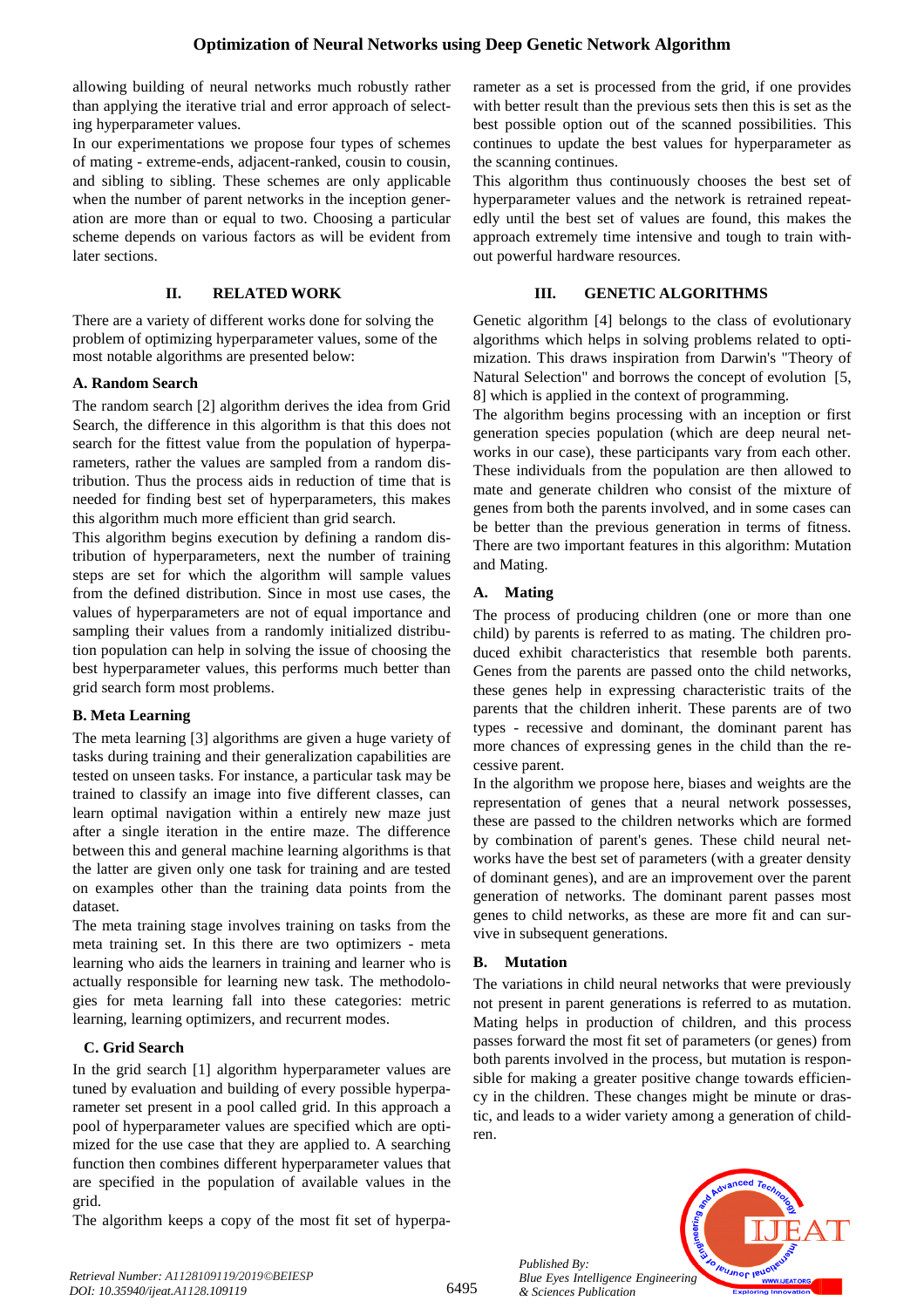In context of biology this is what helped in formation of complex organisms from the single cells that were present in the beginning of time on Earth. The process of mutation has a key role in the evolutionary process, these variations make the child more strong and gives resistance to external dangers that the previous generation was susceptible to.

In the case of this algorithm, mutation takes place in the training iterations for which a network is allowed to train before mating process, during this process the parent networks update their parameters continuously using backward propagation (gradient descent) until they are ready to give rise to child neural networks in which a mixture of genes from two parents is passed on. These mutations help the parent networks learn and pass their learnt features to the next generation, and this is what makes the current generation more efficient and a better choice than the previous generation networks. These networks are thus in a way better version of their parents.

Both of the above explained processes have a key role in genetic algorithms and in the proposed algorithm, these help the neural networks in choosing the best set of hyperparameter values on their own.

#### **IV. UNDERSTANDING DEEP GENETIC NET-WORK**

Deep Genetic Network's process of learning begins by creating a sample collection, that consists of many sets of hyperparameter values (each associated to a neural network) - a pool of networks with unique hyperparameters. As the process of training advances, the various neural networks continuously update the values of their parameters (weights and biases) by back propagating error using gradient descent. After a fixed number of iterations of training (epochs), neural networks are selected for mating in pairs to generate child neural networks. These child neural networks carry the fittest set of parameters from the previous generation. These then undergo mutation for a certain number of training iterations then are ready to produce children neural networks of their own. These strategies (called mutation and mating) are taken from genetic algorithms [6, 9].

#### **A. Mating**

The idea of mating is to combine two neural network parents to generate neural network children. Parent networks share their gene to the child network, the child thus has features from both the parent networks. In this case, the biases and weights of the parent network can be considered to as genes which are inherited by the children in subsequent generations.

This process of mating is done in every 'n' iterations. The inception generation (very first) parent neural networks get 'n' iterations of training, further they are ranked according to their fitness (the efficiency with which they can minimize loss). Child neural networks that are generated after this process can be of two different types - 60:40 and 80:20. These ratios signify the percentage of genes inherited by the dominant (greater efficiency) and recessive (lesser efficiency) parent, for instance the 80 to 20 neural network child has 80 percent gene parameters inherited from the parent neural network which is more dominant and rest belong to the re-

cessive neural network parent, this holds true for the 60:40 child neural network.

On the basis of the count of inception parents, the algorithm can be classified into two types:

**1. Network of double inception parents:** This type of network has only two parents in the very first or inception generation, and in the subsequent child network generations. After mating the pair of parents give rise to two neural network child, this occurs in subsequent "n" training epochs. In the final "n" training epochs, the mating process generates only one network, this produces output that the network is expected to produce.

**2. Network of double-N inception parents:** The inception parent generation has a total of "2 times N" neural networks, here  $N \geq 1$ . In the case when  $N = 1$ , this will resemble the network of double inception parents. As training proceeds and newer generation of child networks evolve, parent networks produce a pairs of child networks. The child neural networks evolve to become parent network and produce their own child networks. As the training reaches last generations, child neural networks start combining exponentially by factor of  $2^N$ , this continues till there is only one network which is responsible for producing the required output.

We propose two different schemes of mating (techniques) which can be used in the Network of **double-N inception parents**:



**Figure 1. Two Parent Deep Genetic Network**

**1. Extreme-Ends Mating:** This technique or scheme of mating requires the process of mating to occur between networks belonging to extreme ends when they are ranked according to their fitness (greater efficiency) in descending order. For instance, in the ordered list of networks first and last parent mate to produce a pair of children, second and last but one mate together, and so on. This mating scheme mixes together the genes (or parameters) of the fittest parent network with the least fit one. This makes sure, that even the most recessive generation does not get completely suppressed, as these can turn out to be dominant in later generations.



*Published By:*

*& Sciences Publication*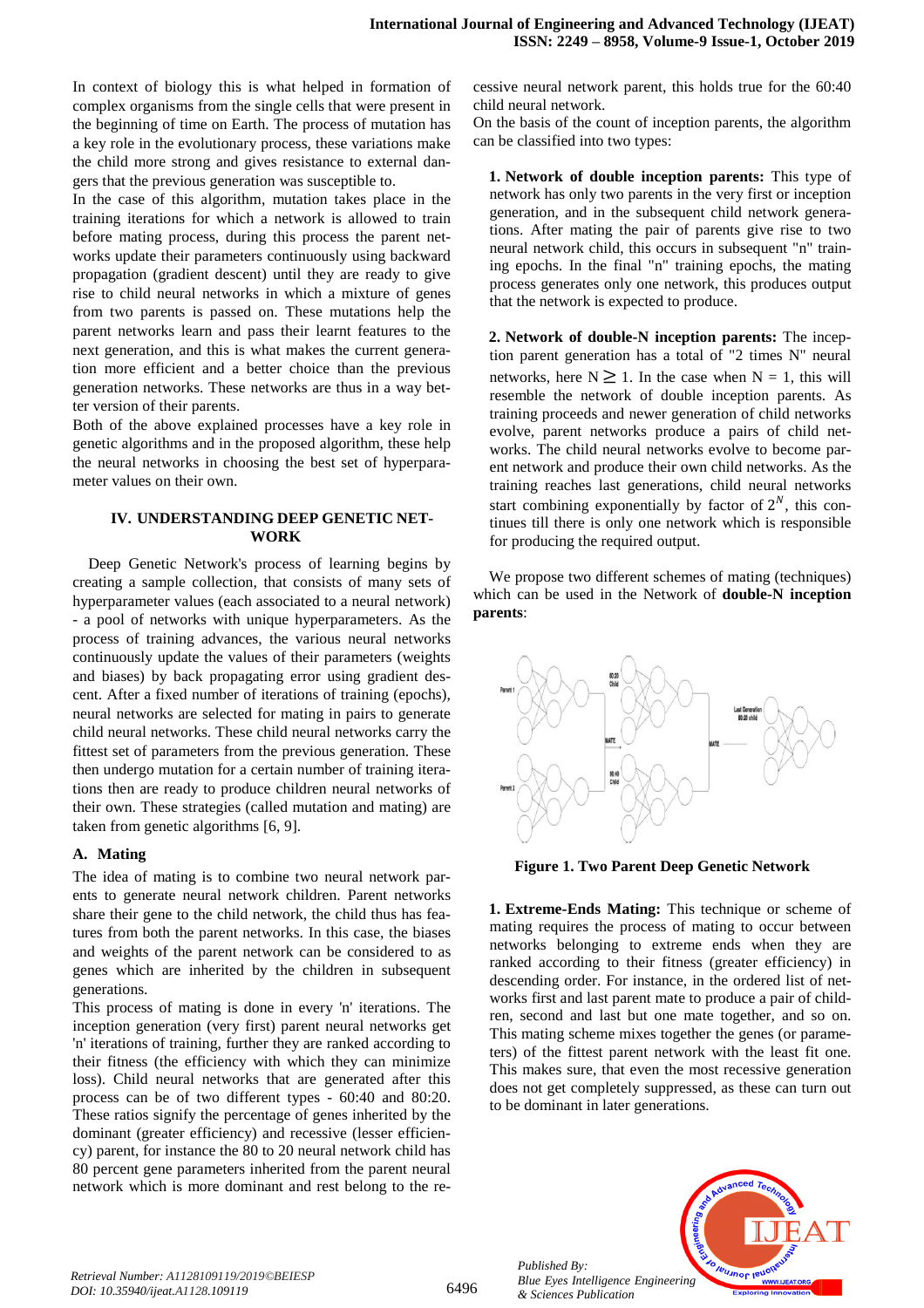

**Figure 2. Extreme Mating Scheme**

**2. Adjacent-Ranked Mating:** This scheme of mating allows parents who are adjacent to each other when they are ranked in decreasing order of fitness to mate and produce child networks. This involves parents who are not from extreme ends of fitness ordering. For instance, if we have ten networks in a particular generation of training and they are ordered after "n" iterations according to their fitness, then the first and second in the list of fitness will mate together and so on.



**Figure 3. Adjacent Mating Scheme**

On the basis of the immediately previous generation of parent networks there are two different categories:- cousin to cousin scheme and sibling to sibling scheme.

**1. Cousin to Cousin Mating:** This scheme of mating of double-N inception parents involves combination of two parents who did not have the same immediate parent (i.e. they belong to different parent neural networks). Using this scheme helps in choosing more fit set of parameters, as the genes are derived from a diverse parent pool. This thus has more chances of producing stable and efficient child networks, these children have better chances of passing their genes to subsequent generations as parents, due to the varied exploration of parameters in ancestor generations.

**2. Sibling to Sibling Mating:** This scheme of mating involves combination of parameters in children who are generated from same pair of neural network parents, these children have the best set of parameters from both the parents. In one generation even though a particular set of genes might seem to be recessive, it can later revive as a dominant gene, but this scheme does not allow such parents to pass on their parameters for long.

## **B. Mutation**

The changes in a child neural network that makes it more fit than the parent network is mutation. In this process minor changes in the genes of the child network are done, these tweaks in the parameters help the child network to produce better results than the previous generation. The changes made to the child helps the network to reduce the errors in the parent generation.

Deviating from the technical aspects, the concept of mutation can be best understood from a biological example - the case of peppered moths during industrial revolution. Our focus is on a particular species of moths called 'peppered moths'. Before the beginning of industrial revolution and the spread of factories in cities these moths were black and white in color. This color provided them camouflage in the similar colored barks of trees, thus decreasing their chances of getting in the field of vision of their predators. Due to mutation (changes in genes) a few individuals of this species were completely black in color and were more susceptible to be seen by the predator, thus making this gene recessive. When industrial revolution began, smoke from the factories covered the trees nearby with a layer of ash and now the population with recessive genes were less susceptible than the black and white gene moths, and this led to increase in dominance of the former gene population over the black and white population.

In the case of this algorithm, parent networks combine (or mate) to give rise to child networks, these children get trained for "n" iterations till they themselves are capable of producing children of their own. During these "n" training steps, the child networks continue learning and tweaking their parameters to minimize error, these more trained parameters (or genes) are much better than the previous parent generation, in a way representing mutation in these networks.

For these reasons, the presented neural network architecture helps in finding the fittest set of parameters that are available in the initialized pool of hyperparameters. This automates the process of finding the best set of hyperparameters, which till now is done manually in most cases using a iterative trial and error methodology. This thus requires less supervision than its manual counterpart and can save the time of the person responsible for designing the neural network for solving a particular problem.

## **V. EXPERIMENTATION**

The below mentioned experiments were performed using deep genetic networks to verify their validity in neural network training process:

## **A. Convolutional Neural Network - Image Classifier**

In deep learning, image classification tasks are done using an architecture called convolutional neural network [7, 12]. This experiment relies used this architecture to classify images into dog or not dog. The model we used consisted of five layers (hidden and output), this comprised of - three layers of two dimensional convolution operation and two affine layers (the final layer being the sigmoid layer which produces the output of the network).



*Published By:*

*& Sciences Publication*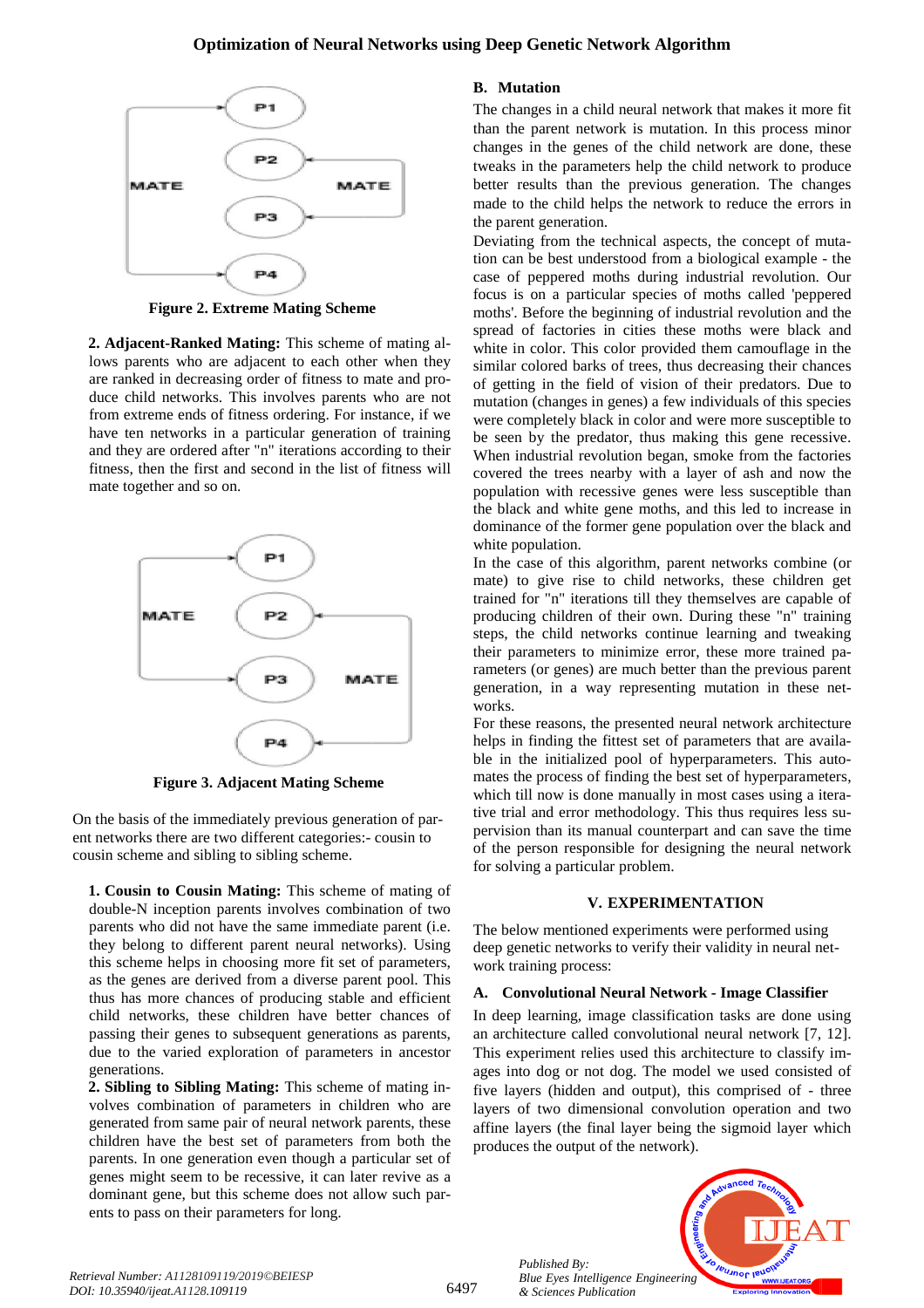The hyperparameters used to train this network were - learning rate  $(a)$  and the rate of dropout that is applied to the affine layers. Using iterative trial and error method the best set of values found for these two hyperparameters were - 0.0070 for Learning rate  $\alpha$  and 0.7 for rate of dropout after

the first affine layer. After training the model the resulting accuracy on the test set of images was 0.85 (or 85\%), after 2600 epochs.

The values obtained were a result of re-training continuously with different sets of hyperparameters, using these values the network achieved minimum loss and high accuracy, but required a lot of efforts to train. In this case the proposed algorithm comes into play.

#### *A1. First Model: Double Inception Parents DGN*

In this model two parent networks were used in the inception (or first) generation of training, the hyperparameter set used for these networks are mentioned below:-

#### **1. First NN Parent:**

- 1. Learning Rate  $(\alpha) = 0.007$
- 2. Dropout Rate  $= 0.75$

#### **2. Second NN Parent:**

- 1. Learning Rate  $(\alpha) = 0.0055$
- 2. Dropout Rate  $= 0.8$

#### *A2. Second Model: Double-N Inception Parents DGN with Extreme-Ranked Scheme of Mating*

In this model two parent networks were used in the inception (or first) generation of training, the hyperparameter set used for these networks are mentioned below:-

#### **1. First NN Parent:**

- 1. Learning Rate  $(\alpha) = 0.007$ 2. Dropout Rate  $= 0.7$
- **2. Second NN Parent:**
	- 1. Learning Rate  $(\alpha) = 0.0065$
	- 2. Dropout Rate  $= 0.8$

#### **3. Third NN Parent:**

- 1. Learning Rate  $(\alpha) = 0.0055$
- 2. Dropout Rate  $= 0.6$

#### **4. Fourth NN Parent:**

- 1. Learning Rate  $(\alpha) = 0.002$ 
	- 2. Dropout Rate  $= 0.2$

In the model, neural network parents got 50 training steps before the mating process began, during this process the collection of parent networks were arranged in descending order of fitness, this was followed by combining of genes (or mating) to produce children. The scheme of mating used in this case was extreme-ends i.e. parent network 1 combined genes with 4 and network 2 with that of 3. These children were reduced in the final hundred epochs as four children were reduced to two (in the first fifty epochs) and from two to one (in the final fifty epochs). The resulting model gave a test image set accuracy of 0.87 (or 87\%).

#### *A3. Third Model: Double-N Inception Parents DGN with Adjacent-Ranked Scheme of Mating*

The last neural network model trained for image classification problem had four neural network parents. The following are the details of hyperparameter pool used:-

**1. First NN Parent:**

```
1. Learning Rate (\alpha) = 0.0072. Dropout Rate = 0.72. Second NN Parent:
1. Learning Rate (\alpha) = 0.00652. Dropout Rate = 0.83. Third NN Parent:
1. Learning Rate (\alpha) = 0.0055
2. Dropout Rate = 0.64. Fourth NN Parent:
1. Learning Rate (\alpha) = 0.002
```
2. Dropout Rate  $= 0.2$ 

The trained neural network with Adjacent-Ranked scheme of mating achieved a test image set accuracy of 0.88 (or 88\%).

#### **B. Artificial Neural Network Based Regression Model**

When working with numeric or text data (without any temporal coherence) using the basic multilayer perceptron [11, 13] model provides great results. Regression is a task in which continuous data is predicted. In this model the network had three affine layers [10] (single output layer and two layers of hidden units). This network was trained using the adam optimizer.

The three parameters that were involved in the training of the above mentioned neural network were - rate of learning  $(\alpha,$  rate of dropout used in the affine layers, and momentum (required in adam optimizer). Using iterative trial-and-error process the ideal set of hyperparameters resulted in a final testing accuracy of 0.94 (or 94%). This model required 4500 training steps and had these set of hyperparameters - 0.06  $(\alpha)$ , 0.6 (rate of dropout), and 0.999 (for momentum).

Double-N inception parent DGN performed great in the given problem definition. This increased the accuracy of testing set to 0.97 (or 97\%).

#### *B1. First Model: Double-N Inception Parents DGN*

The neural network model had two inception parent neural networks, these were trained for 100 epochs before mating to produce child neural networks (60 to 40 and 80 to 20 children). The initial neural network parents had the following configuration of hyperparameter pool:-

#### **1. First NN Parent:**

- 1. Learning Rate  $(\alpha) = 0.006$
- 2. Dropout Rate  $= 0.6$
- 3. Momentum  $= 0.999$

### **2. Second NN Parent:**

- 1. Learning Rate  $(\alpha) = 0.08$
- 2. Dropout Rate  $= 0.7$
- 3. Momentum  $= 0.99$
- 4.

These experiments show how Deep Genetic Networks provide the user with an automatic hyperparameter selection option which saves a lot of time that was previously used in iterative trial-and-error process for finding the best set of hyperparameters.

> *Published By: Blue Eyes Intelligence Engineering & Sciences Publication*